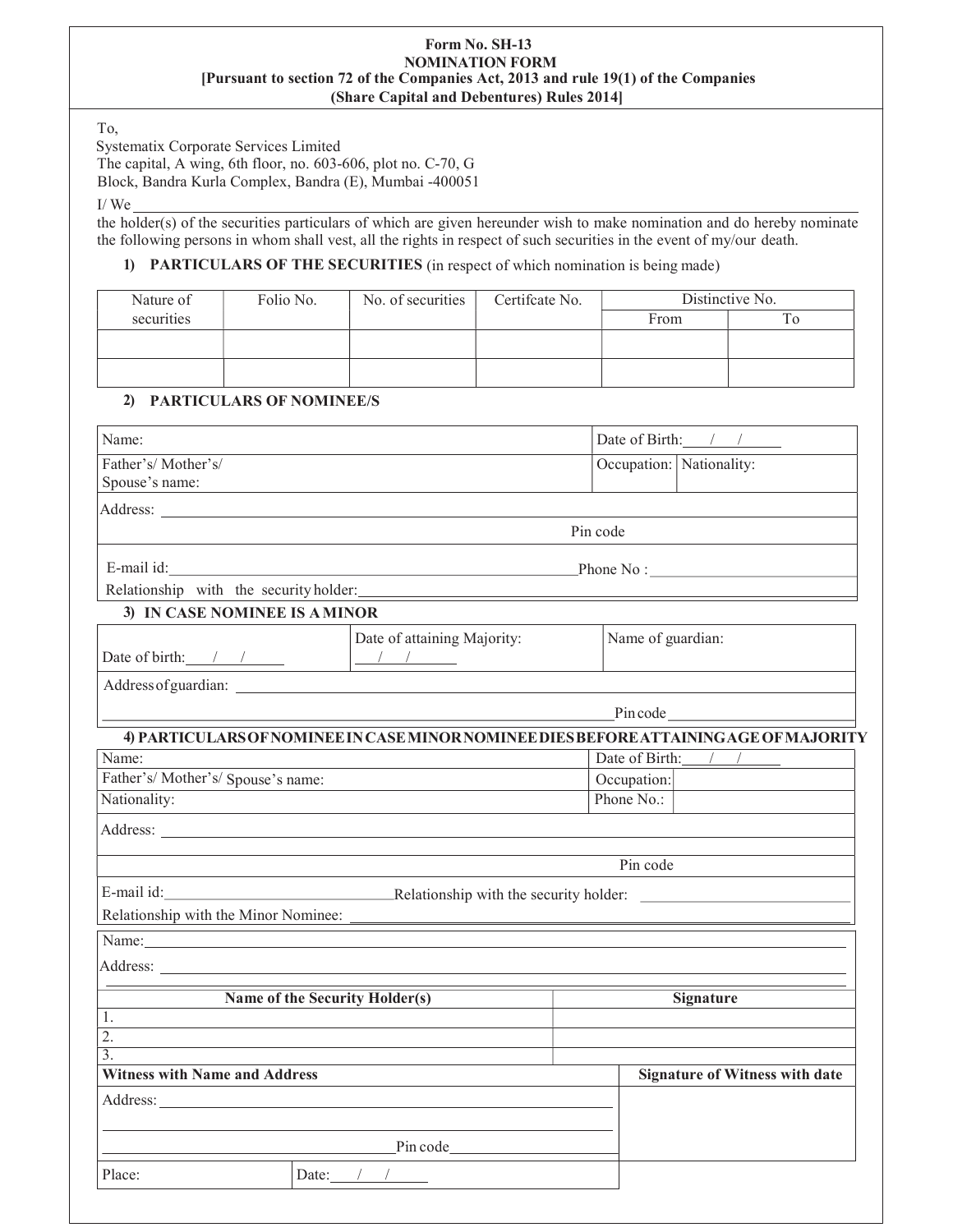### Please fill this Nomination form in Duplicate after carefully reading the instructions given below:

- 1. The Nomination can be made by individuals only holding shares singly or jointly. Non-individuals including Society, Trust, Body Corporate, Partnership firm, Karta of Hindu Undivided Family (HUF) and Power of Attorney holder cannot nominate.
- 2. The nominee shall not be a Trust, Society, Body Corporate, Partnership firm, Karta of HUF and power of attorney holder.
- 3. The shareholder [s] can nominate a minor as a nominee and in that event the name and address of the guardian shall be provided.
- 4. The Shareholder(s) shall provide particulars of nominee in the event of death of minor nominee before attaining age of majority.
- 5. As per section 72 of Companies Act 2013, if the shares are held by more than one person jointly, then the joint holders may together nominate a person to whom all the rights in the shares of the Company shall vest, in the event of death of all the joint holders.
- 6. If the shares are held jointly, subsequent to the death of anyone of the holders, the shares would not be registered in favour of the nominee but would be transferred in the name of the surviving shareholders.
- 7. The nomination form filled in "duplicate" should be lodged with the Registrar and Share transfer Agent of the Company, i.e., M/s. Cameo Corporate Services Limited, Unit: Systematix Corporate Services Limited, Subramanian Building", V Floor, Building no.1, Club House Road, Chennai-600 002. The Registrar will return one copy of the nomination form to the shareholder after registering the nomination. The registration number allotted will be furnished to the surviving shareholders.
- 8. The shareholder [s] can delete or change an earlier nomination by executing Form No. SH-14 (Cancellation or Variation of Nomination form)
- 9. Nomination stands cancelled whenever the shares in the given folio are transferred/dematerialized. Also in case of change in folio due to consolidation/ transmission a new nomination has to be filed.
- 10. The nomination made through Form No. SH-13 will be considered valid if the nomination made by the holder[s] of the shares is registered with the company before the death of the security holder[s] of the shares.
- 11. Kindly note that the nomination being a legal document should be dated by the nominator and the witness should certify that the nominator has signed the form in their presence. Furthermore, the date of execution on the Nomination Form should match with the date of witness, witnessing the document.
- 12. A copy of photo identity proof (like PAN/Passport) of nominee is required.

| <b>FOR OFFICE USE ONLY</b>         |                      |                                     |  |  |
|------------------------------------|----------------------|-------------------------------------|--|--|
| <b>Nomination Registration No.</b> | Date of Registration | Signature of Employee with Code No. |  |  |
|                                    |                      |                                     |  |  |
|                                    |                      |                                     |  |  |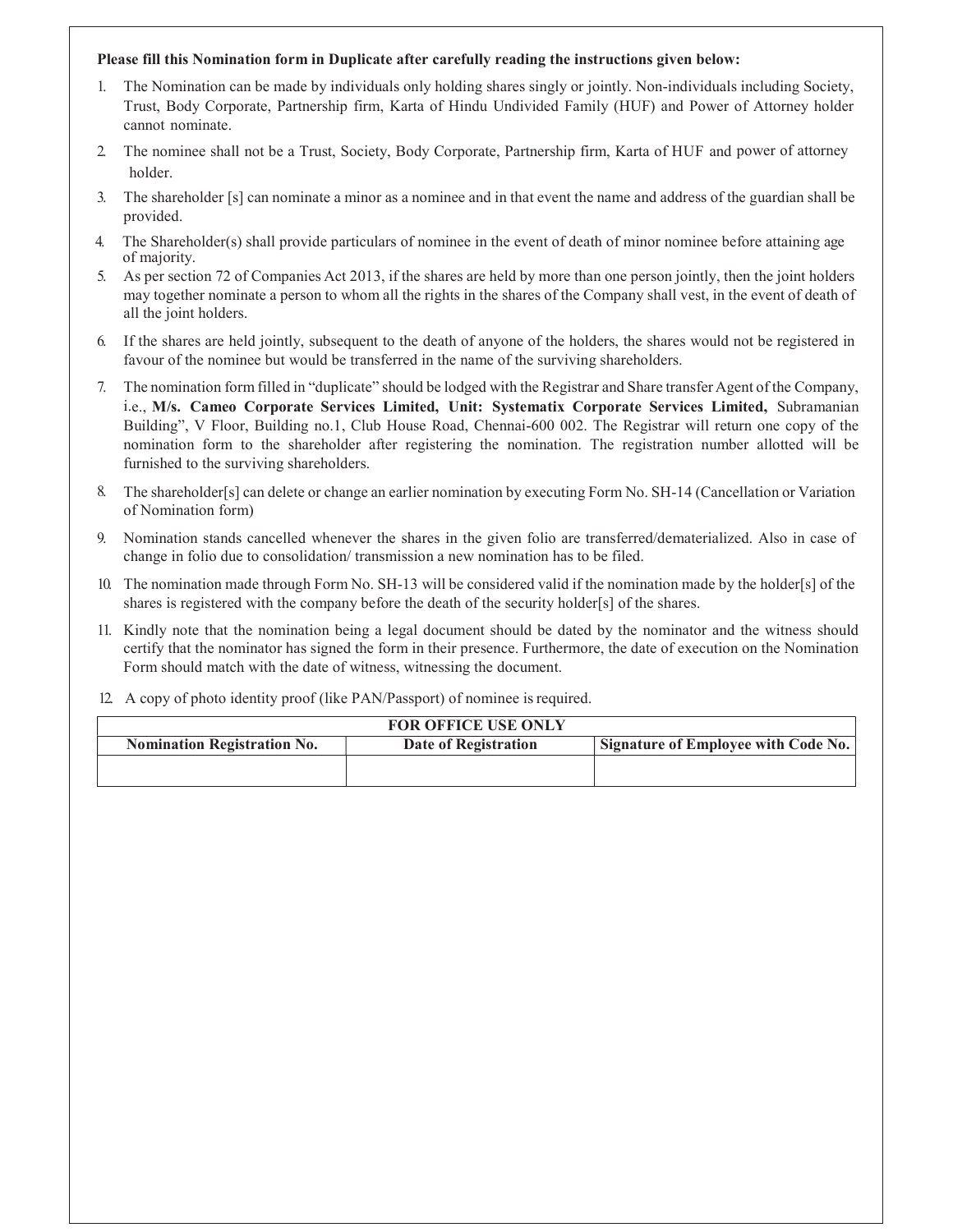### Form No. SH-14 CANCELLATION OR VARIATION OF NOMINATION [Pursuant to sub section (3) of section 72 of the Companies Act, 2013 and rule 19(9) of the Companies (Share Capital and Debentures) Rules 2014]

| ٠<br>۰, |
|---------|
|---------|

Systematix Corporate Services Limited The capital, A wing, 6th floor, no. 603-606, plot no. C-70, G Block, Bandra Kurla Complex, Bandra (E), Mumbai -400051

I/We hereby hereby a series of the series of the series of the series of the series of the series of the series of the series of the series of the series of the series of the series of the series of the series of the serie

cancel the nomination(s) made by me/us in favor of  $\qquad \qquad$  residing at

in respect of the below mentioned securities.

I/We hereby

nominate the following person in place of

**as nominee in respect of the** below mentioned securities in whom shall vest all rights in respect of such securities in the event of my/our death.

Or

## 1) PARTICULARS OF THE SECURITIES (in respect of which nomination is being cancelled/varied)

## 2) (a) PARTICULARS OF THE NEW NOMINEE

| Name:                                                                                                                                                                                                                               |                                                                                                                                                                                                                                                                                                                                                                                                                                                                                                     | Date of Birth: $\frac{1}{2}$ |                                       |
|-------------------------------------------------------------------------------------------------------------------------------------------------------------------------------------------------------------------------------------|-----------------------------------------------------------------------------------------------------------------------------------------------------------------------------------------------------------------------------------------------------------------------------------------------------------------------------------------------------------------------------------------------------------------------------------------------------------------------------------------------------|------------------------------|---------------------------------------|
| Father's/Mother's/                                                                                                                                                                                                                  |                                                                                                                                                                                                                                                                                                                                                                                                                                                                                                     | Nationality: Phone No.:      |                                       |
| Spouse's name:                                                                                                                                                                                                                      |                                                                                                                                                                                                                                                                                                                                                                                                                                                                                                     |                              |                                       |
| Address: <u>Note</u> 2008 and 2008 and 2008 and 2008 and 2008 and 2008 and 2008 and 2008 and 2008 and 2008 and 2008 and 2008 and 2008 and 2008 and 2008 and 2008 and 2008 and 2008 and 2008 and 2008 and 2008 and 2008 and 2008 and |                                                                                                                                                                                                                                                                                                                                                                                                                                                                                                     |                              |                                       |
|                                                                                                                                                                                                                                     |                                                                                                                                                                                                                                                                                                                                                                                                                                                                                                     | Pin code                     |                                       |
| $E$ -mail id:                                                                                                                                                                                                                       |                                                                                                                                                                                                                                                                                                                                                                                                                                                                                                     |                              |                                       |
| Relationship with the security holder:                                                                                                                                                                                              |                                                                                                                                                                                                                                                                                                                                                                                                                                                                                                     |                              |                                       |
| (b) IN CASE NEW NOMINEE IS A MINOR                                                                                                                                                                                                  |                                                                                                                                                                                                                                                                                                                                                                                                                                                                                                     |                              |                                       |
| Date of birth: $\frac{1}{\sqrt{1-\frac{1}{2}}}$                                                                                                                                                                                     | Date of attaining Majority:<br>$\begin{tabular}{c c c c} A & A & B \\ \hline \hline \multicolumn{3}{c }{\textbf{1}} & \multicolumn{3}{c }{\textbf{1}} \\ \hline \multicolumn{3}{c }{\textbf{1}} & \multicolumn{3}{c }{\textbf{1}} \\ \hline \multicolumn{3}{c }{\textbf{1}} & \multicolumn{3}{c }{\textbf{1}} \\ \hline \multicolumn{3}{c }{\textbf{1}} & \multicolumn{3}{c }{\textbf{1}} \\ \hline \multicolumn{3}{c }{\textbf{1}} & \multicolumn{3}{c }{\textbf{1}} \\ \hline \multicolumn{3}{c $ | Name of guardian:            |                                       |
| Address of guardian: the contract of guardian contract of guardian contract of guardian contract of guardian contract of guardian contract of guardian contract of guardian contract of guardian contract of guardian contract      |                                                                                                                                                                                                                                                                                                                                                                                                                                                                                                     |                              |                                       |
|                                                                                                                                                                                                                                     |                                                                                                                                                                                                                                                                                                                                                                                                                                                                                                     | Pincode                      |                                       |
| 3) PARTICULARS OF NOMINEE IN CASE MINOR NOMINEE DIES BEFORE ATTAINING AGE OF MAJORITY                                                                                                                                               |                                                                                                                                                                                                                                                                                                                                                                                                                                                                                                     |                              |                                       |
| Name:                                                                                                                                                                                                                               |                                                                                                                                                                                                                                                                                                                                                                                                                                                                                                     | Date of Birth:               |                                       |
| Father's/Mother's/Spouse's name:                                                                                                                                                                                                    |                                                                                                                                                                                                                                                                                                                                                                                                                                                                                                     | Occupation:                  |                                       |
| Nationality:                                                                                                                                                                                                                        |                                                                                                                                                                                                                                                                                                                                                                                                                                                                                                     | Phone No.:                   |                                       |
| Address:                                                                                                                                                                                                                            |                                                                                                                                                                                                                                                                                                                                                                                                                                                                                                     |                              |                                       |
|                                                                                                                                                                                                                                     |                                                                                                                                                                                                                                                                                                                                                                                                                                                                                                     | Pin code                     |                                       |
| E-mail id:                                                                                                                                                                                                                          | Relationship with the security holder:                                                                                                                                                                                                                                                                                                                                                                                                                                                              |                              |                                       |
| Relationship with the Minor Nominee:                                                                                                                                                                                                |                                                                                                                                                                                                                                                                                                                                                                                                                                                                                                     |                              |                                       |
| Name of the Security Holder(s)                                                                                                                                                                                                      |                                                                                                                                                                                                                                                                                                                                                                                                                                                                                                     |                              | Signature                             |
| 1.                                                                                                                                                                                                                                  |                                                                                                                                                                                                                                                                                                                                                                                                                                                                                                     |                              |                                       |
| 2.                                                                                                                                                                                                                                  |                                                                                                                                                                                                                                                                                                                                                                                                                                                                                                     |                              |                                       |
| 3.                                                                                                                                                                                                                                  |                                                                                                                                                                                                                                                                                                                                                                                                                                                                                                     |                              |                                       |
| <b>Witness with Name and Address</b>                                                                                                                                                                                                |                                                                                                                                                                                                                                                                                                                                                                                                                                                                                                     |                              | <b>Signature of Witness with date</b> |
| Address and the contract of the contract of the contract of the contract of the contract of the contract of the contract of the contract of the contract of the contract of the contract of the contract of the contract of th      |                                                                                                                                                                                                                                                                                                                                                                                                                                                                                                     |                              |                                       |
|                                                                                                                                                                                                                                     |                                                                                                                                                                                                                                                                                                                                                                                                                                                                                                     |                              |                                       |
|                                                                                                                                                                                                                                     | $P$ in code                                                                                                                                                                                                                                                                                                                                                                                                                                                                                         |                              |                                       |
| Date: $\frac{1}{\sqrt{1-\frac{1}{2}}}$<br>Place:                                                                                                                                                                                    |                                                                                                                                                                                                                                                                                                                                                                                                                                                                                                     |                              |                                       |
|                                                                                                                                                                                                                                     |                                                                                                                                                                                                                                                                                                                                                                                                                                                                                                     |                              |                                       |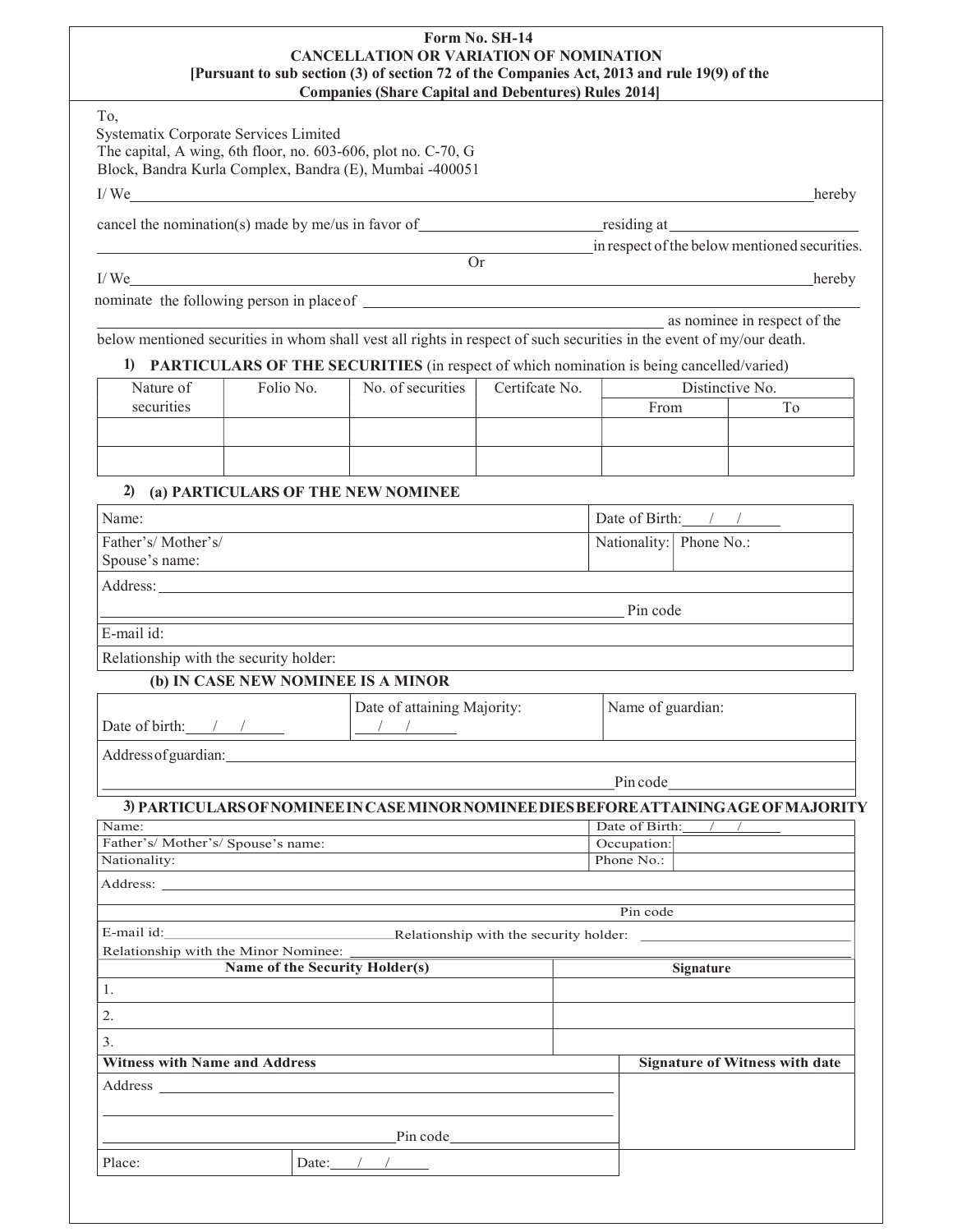### Please fill this Nomination form in Duplicate after carefully reading the instructions given below:

- 1. The Nomination made earlier can be cancelled and new nomination can made either singly or jointly. Non- individuals including Society, Trust, Body Corporate, Partnership firm, Karta of Hindu Undivided Family (HUF) and Power of Attorney holder cannot nominate.
- 2. The nominee shall not be a Trust, Society, Body Corporate, Partnership firm, Karta of HUF and power of attorney holder.
- 3. The shareholder[s] can nominate a minor as a nominee and in that event the name and address of the guardian shall be provided.
- 4. The Shareholder(s) shall provide particulars of nominee in the event of death of minor nominee before attaining age of majority.
- 5. As per sub section (3) of section 72 of Companies Act 2013, if the shares are held by more than one person jointly, the joint holders may together nominate a person to whom all the rights in the securities of the Company shall vest, in the event of death of all the joint holders.
- 6. If the shares are held jointly, subsequent to the death of anyone of the holders, the shares would not be registered in favour of the nominee but would be transferred in the name of the surviving shareholders.
- 7. The nomination form filled in "duplicate" should be lodged with the Registrar and Share transfer Agent of the Company, i.e., M/s. Cameo Corporate Services Limited, Unit: Systematix Corporate Services Limited, Subramanian Building", V Floor, Building no.1, Club House Road, Chennai-600002. The Registrar will return one copy of the nomination form to the shareholder after registering the nomination. The registration number allotted will be furnished to the surviving shareholders.
- 8. The shareholder[s] can delete or change an earlier nomination by executing Form No. SH-14 (Cancellation or Variation of Nomination form)
- 9. Nomination stands cancelled whenever the shares in the given folio are transferred/ dematerialized. Also in case of change in folio due to consolidation/ transmission a new nomination has to be filed.
- 10. Kindly note that the nomination being a legal document the same should be dated by the nominator and the witness should certify that the nominator has signed the form in their presence. Furthermore, the date of execution on the Nomination Form should match with the date of witness, witnessing the document.
- 11. A copy of photo identity proof (like PAN/Passport) of nominee is required.

| <b>FOR OFFICE USE ONLY</b>         |                      |                                            |  |  |
|------------------------------------|----------------------|--------------------------------------------|--|--|
| <b>Nomination Registration No.</b> | Date of Registration | <b>Signature of Employee with Code No.</b> |  |  |
|                                    |                      |                                            |  |  |
|                                    |                      |                                            |  |  |